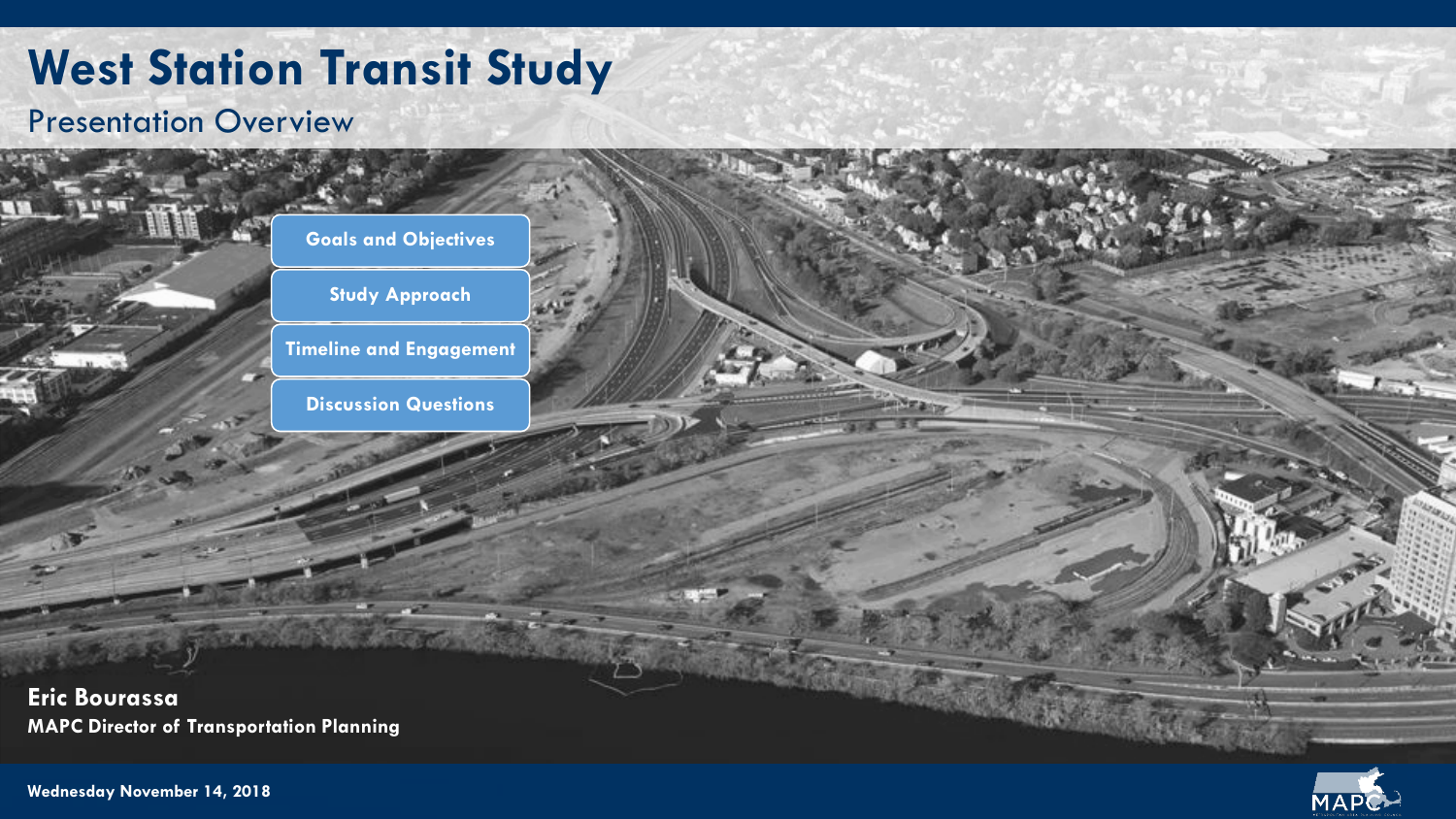### **Study Goals/Objectives**

- Identify transit services and connections to and through Beacon Park Yards (BPY) that will have the greatest potential demand/use. We'll evaluate bicycle & pedestrian connections too.
- Understand how future growth in BPY will influence transit demand.
- Inform the design, service planning, and timing of the new West Station.
- Pilot new tools and analytic methods for integrated land use and transportation planning.

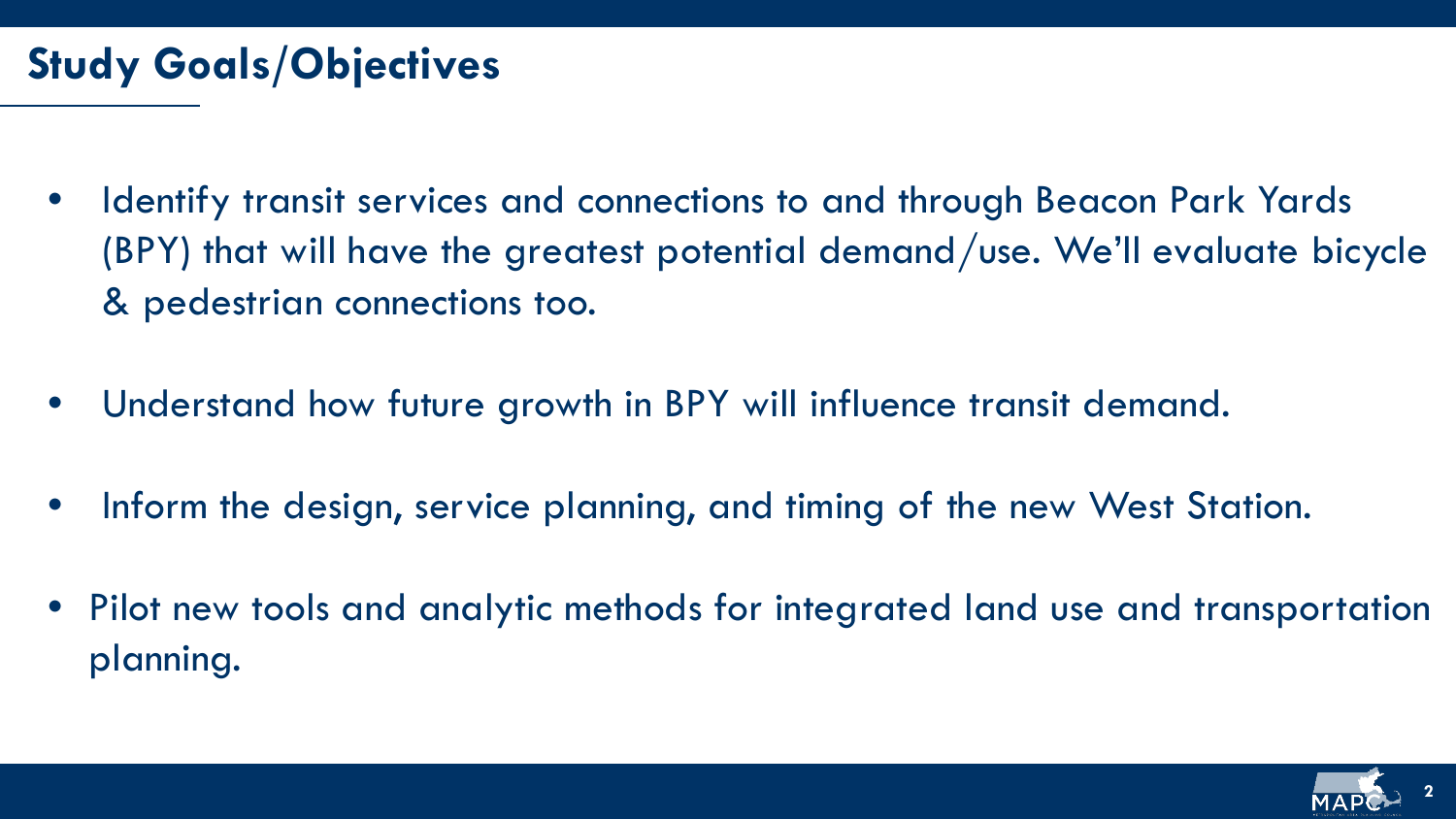# **Approach**

**Land Use Scenarios:** Develop a range of future land use scenarios for BPY and surrounding area, which vary in density, mix, timing of development, and Transportation Demand Management policies.

**Transportation Improvements:** Identify various potential transit services, new connections, and active transportation facilities.

**Accessibility Modeling:** Estimate trip generation and travel demand for each land use and transportation scenario.

**Analysis:** Use accessibility modeling to identify the services, connections, and TDM policies that maximize non-auto mobility**.**

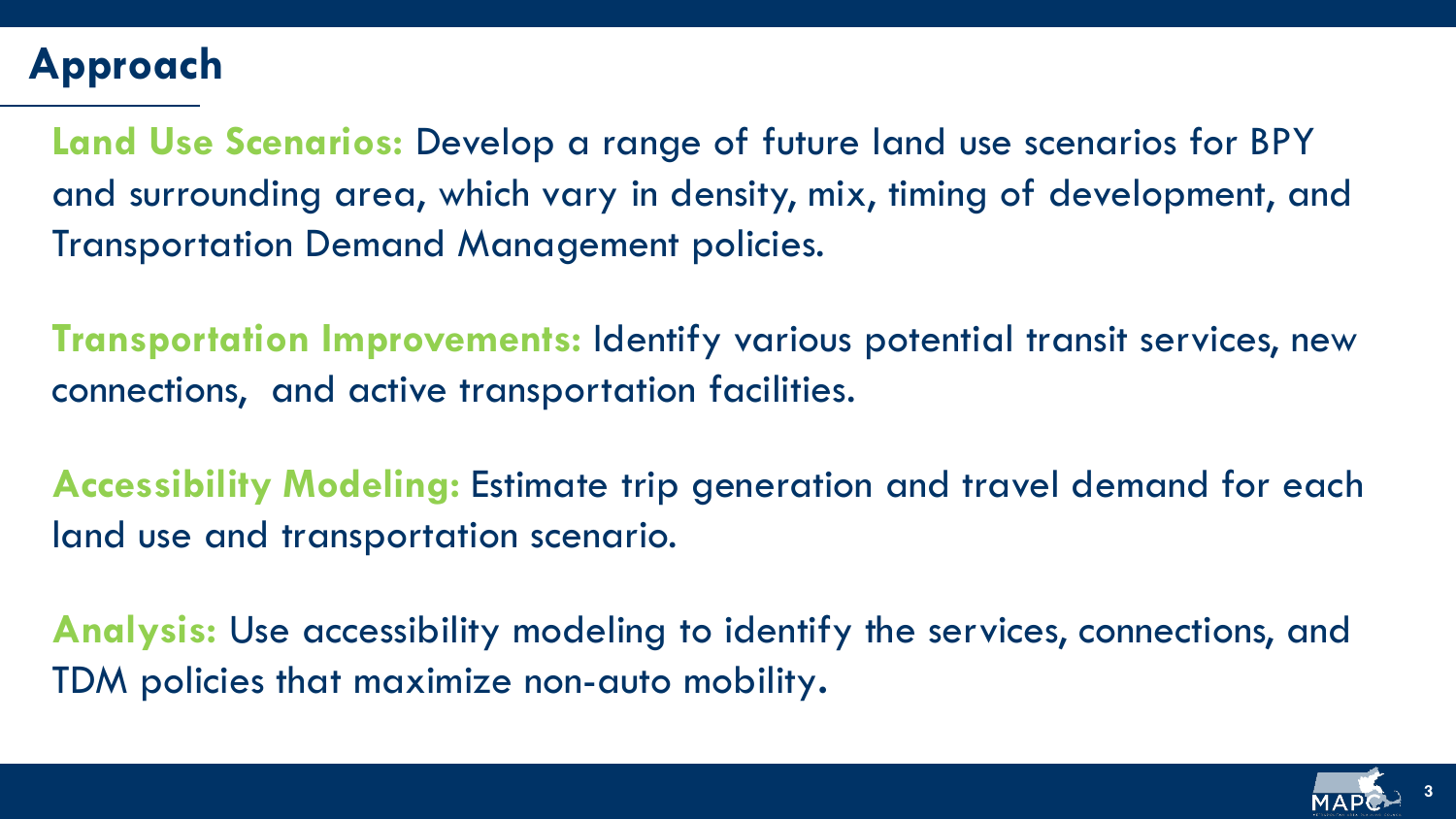### **Accessibility Framework**

**Premise:** The amount and variety of destinations, and the relative ease of accessing those destinations via different modes, profoundly affects the number of trips people make and how they make those trips.

**Promise**: "Accessibility" models exploit these relationships to produce generalized estimates of travel demand, without simulating every traveler and trip.

**Proviso:** "Accessibility" models are measuring the amount of destinations (jobs, schools) that people (workers, students) can get to in a given amount of time. **They are not designed to produce precise estimates of ridership, traffic volume, intersection delay, or air quality emissions**; **not a replacement for CTPS regional travel demand model**.

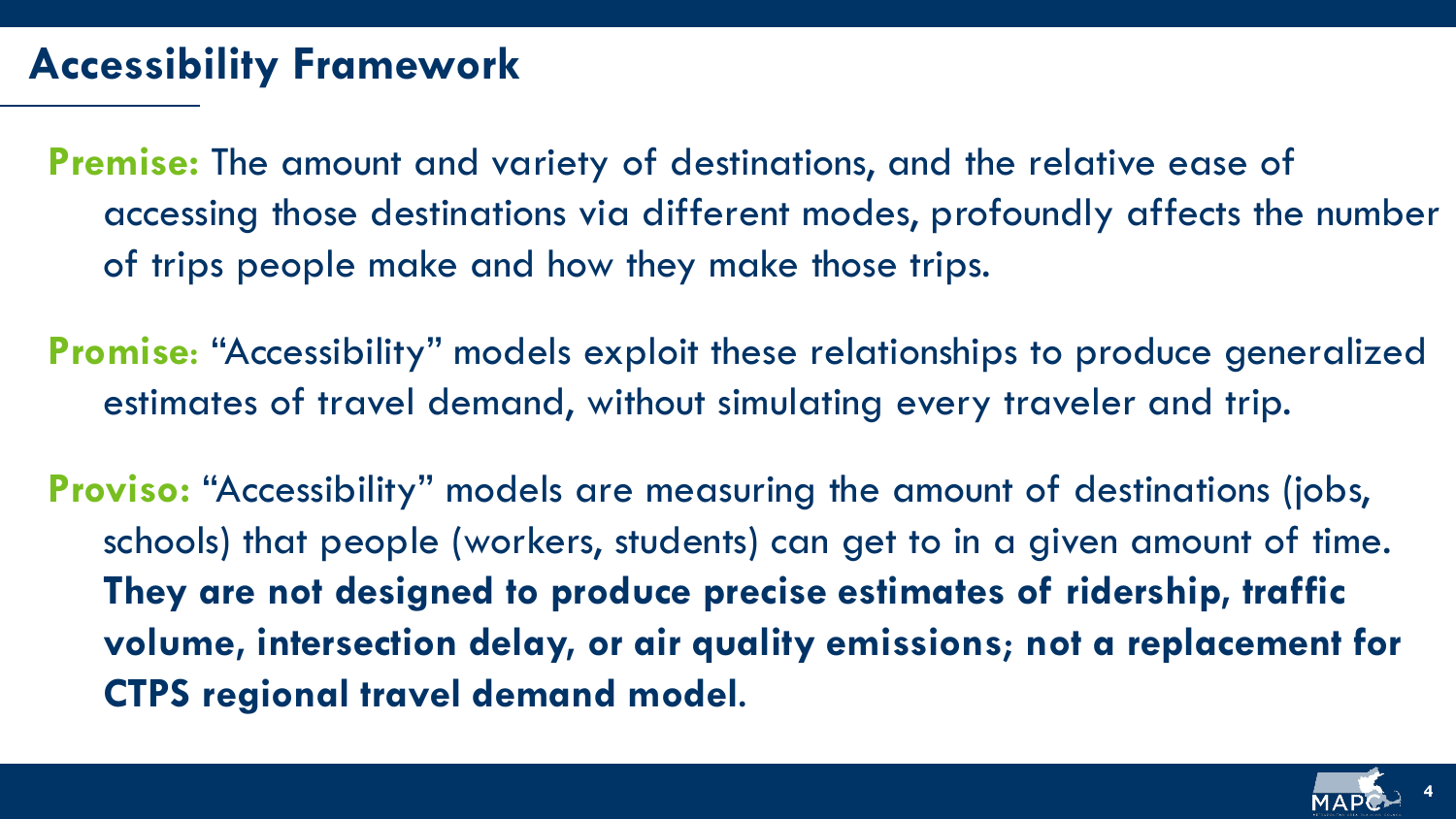#### **Process**

#### **Timeline**

- Fall 2018: Engage stakeholders and refine methodology
- Winter 2019: Hire consultants and develop land use assumptions
- Spring 2019: Engage with public on scenario development
- Summer 2019: Test scenarios
- Fall 2019: Analyze results and report back to public
- Winter 2020: Present findings and recommendations

#### **Engagement**

- Work closely with MassDOT, MBTA, Boston, Cambridge, and Brookline
- Robust opportunity for input from stakeholders
- Public meetings, website, social media